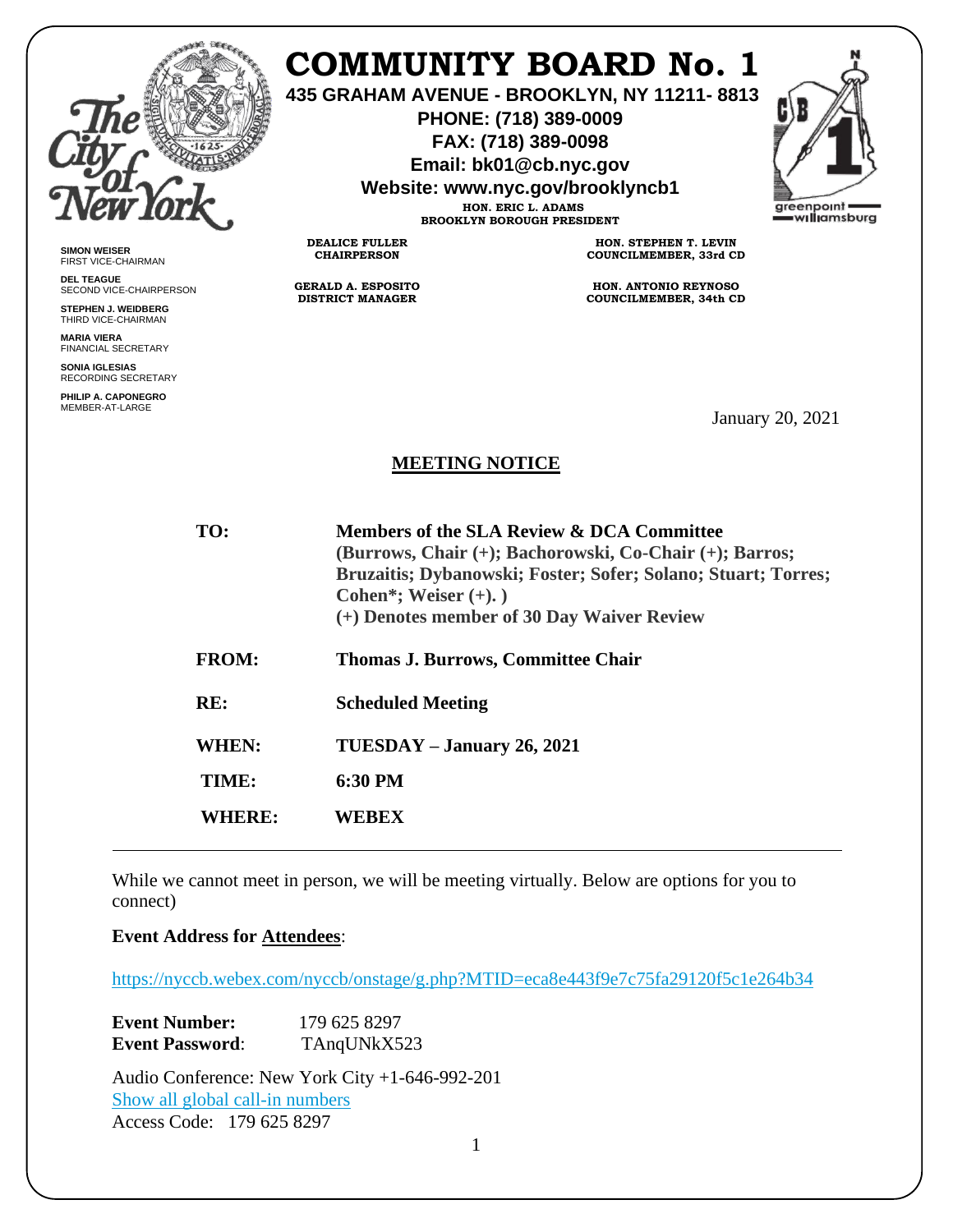### **AGENDA:**

#### • **LIQUOR LICENSES**

#### NEW

1) 113 Franklin Dining LLC, TBD, 113 Franklin Street, (New, liquor, wine/beer, cider, rest)

2) Baba Cool LLC, dba Baba Cool, 47 Withers Street, (New, liquor, wine/beer, cider, rest)

3) Bozu Inc., 296 Grand Street, (Corporate Change, liquor, wine/beer, cider, rest)

4) Eighty Three Viet LLC, dba Falansal, 112 Harrison Place, (New, wine, beer, cider, rest)

5) EliTe BK Inc., dba Elite, 128 Metropolitan Avenue, (Change of Operations, liquor, wine/beer, cider, rest)

6) Franklin St Foods 7 Drink LLC, dba Leroy's American Bistro, 195 Franklin Street, (New, liquor, wine/beer, cider, rest)

7) JaJaJa Williamsburg LLC, TBD, 119 Kent Avenue, (New, New, liquor, wine/beer, cider, rest)

8) Laurent Dantonio, dba Pending, 577 Union Avenue, (New, liquor, wine/beer, cider, rest)

9) LLC to be formed by Victor Ridi, dba TBD, 557 Driggs Street, (New, liquor, wine/beer, cider, rest)

10) LPH Two LLC, dba Nami Nori, 236 North 12 Street, (New, liquor, wine/beer, cider, rest)

11) Mugatu Inc, dba Bar Bruno, 560 Manhattan Avenue, (New, liquor, wine/beer, cider, rest) 12) No Name Kings, Inc., dba A Bar, 597 Manhattan Avenue, (New, liquor, wine/beer, cider, bar/tavern)

13) Oddfellows Domino LLC, dba Oddfellows Ice Cream Co., 266 Kent Avenue, (New, wine, beer & cider, ice cream shop/café)

14) Original Prime Inc., dba Slush, 470 Driggs Avenue, (New, liquor, wine/beer, cider, rest) 15) Selamat Pagi LLC, 152 Driggs Avenue, (Class Change, liquor, wine/beer, cider, rest) 16) Tasty Taiwan 2 LLC, 886 Wen Wen, 1025 Manhattan Avenue, (New, liquor, wine/beer,

cider, rest)

17) ZuppanNYC LLC, dba Reunion Café, 544 Union Avenue, (Class Change, liquor, wine/beer, cider, rest)

## RENEWAL

1) 147 149 McCarren LLC, dba McCarren Hotel/Oleanders, 160 N. 12 Street, (Renewal, liquor, wine/beer, cider, hotel)

2) Brooklyn Billiards LLC, 90 N 11 Street (aka 97 N 10 St); (Renewal, liquor, wine/beer, cider, billiard parlor)

3) Crabby Patty Brooklyn LLC, dba Skinny Dennis, 152 Metropolitan Avenue, (Renewal, liquor, wine/beer, cider, bar/tavern)

4) Garibaldi 0674 Inc, dba Slick Willie, 179 Meserole Avenue, (Renewal, liquor, wine/beer, cider, rest)

5) Graham Avenue Pizza Corp., dba Carmine's Pizzeria, 358 Graham Avenue, (Renewal, liquor, wine/beer, cider, rest)

6) M & M Restaurant Group LLC, dba Cantina Royal, 58 North 3rd Street, (Renewal, liquor, wine/beer, cider, rest)

7) MacMurray LLC, dba The Craic, 488 Driggs Avenue, aka 482-504 Driggs Avenue, Unit B-